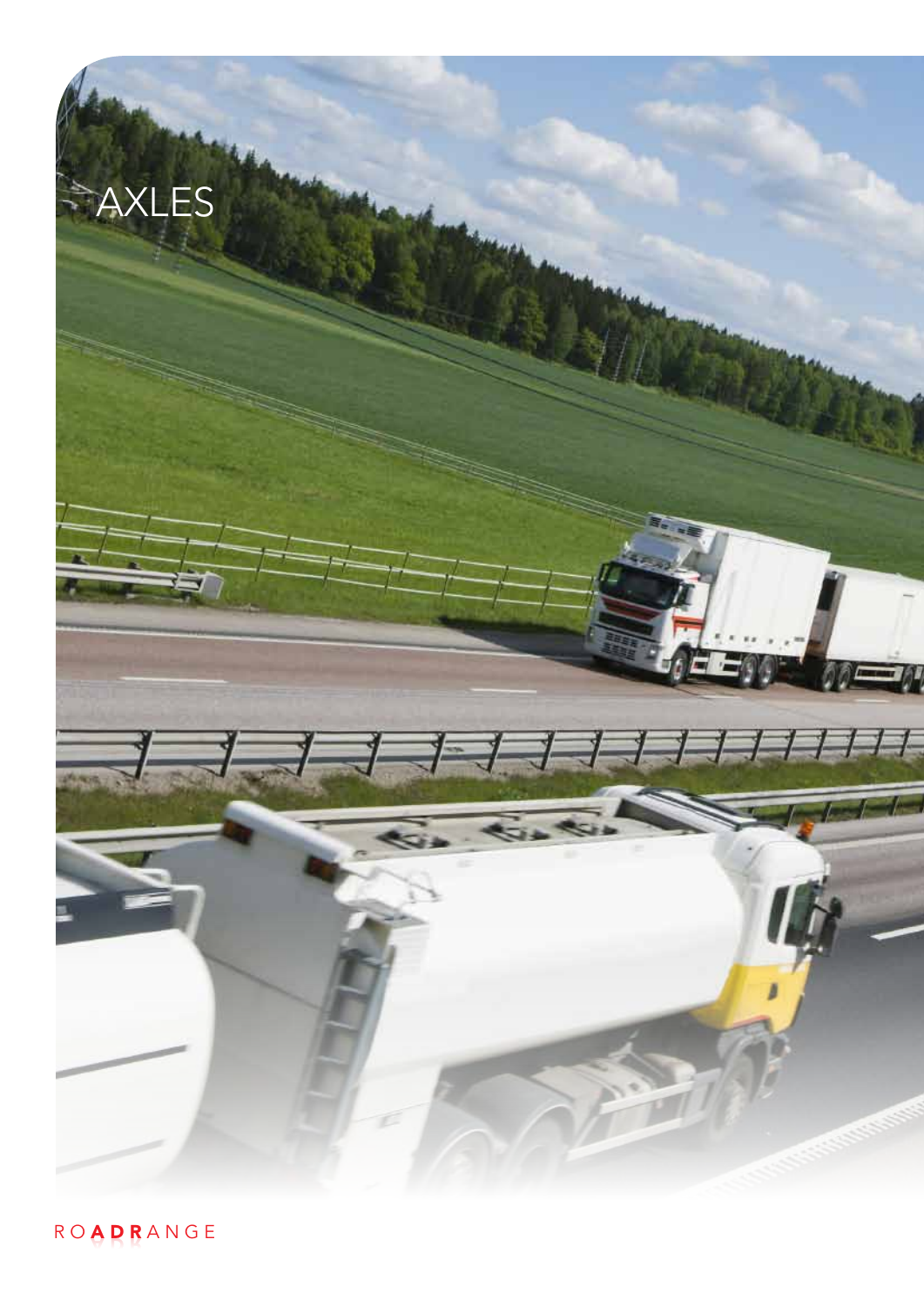# *Purosangue*

> In Italy the purosangue horses is hardly suitable to beginner riders, his attitude is leading the race, but also excels in cross country and steeple chase competitions.

> Reliable and top performer never betrays his rider.

<sup>&</sup>gt;These are also the qualities of RO**ADR**ANGE Purosangue, axles for professionals.

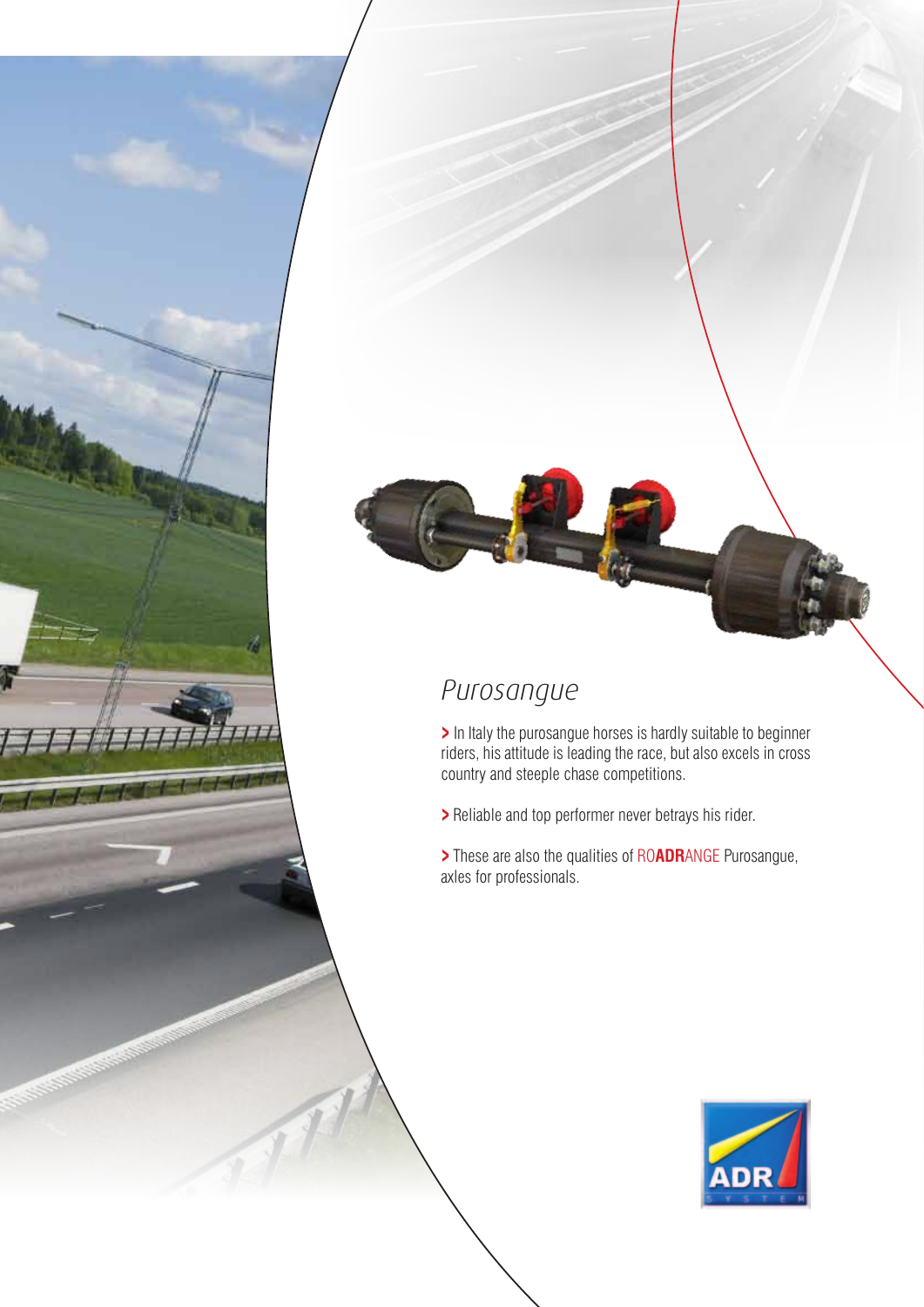

### **ROADRANGE**

#### AXLE IDENTIFICATION



\* SEE THE FOLLOWING TABLES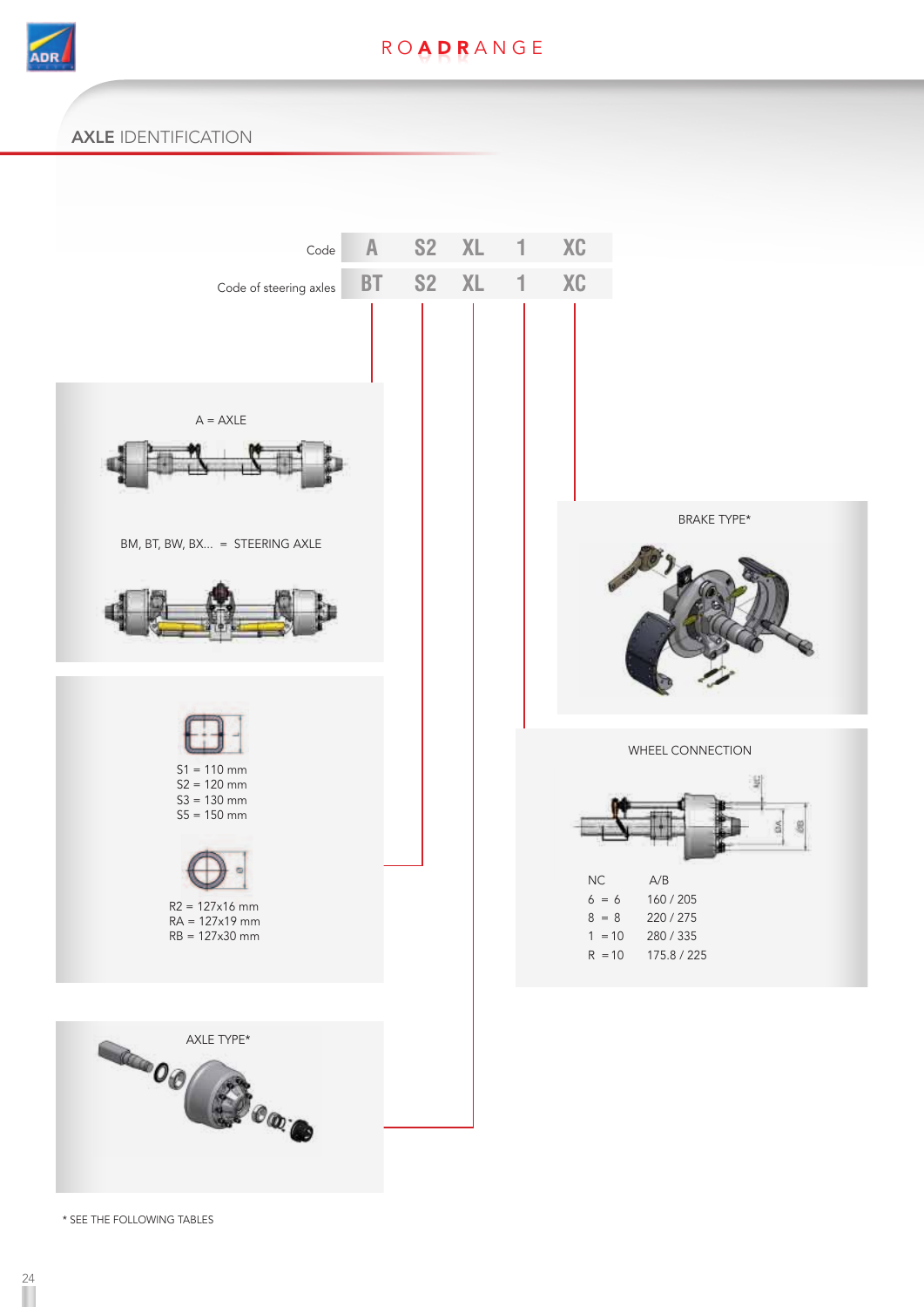



#### HOMOLOGATED BRAKES

| <b>TYPE</b> | <b>IDENT</b> | <b>DIMENSIONS</b> | <b>AXLE BRAKE</b><br><b>PERFORMANCE</b> | <b>MAXIMUM</b><br><b>WHEEL RADIUS</b> | <b>MINIMUM</b><br><b>WHEEL RADIUS</b> | <b>MINIMUM RIM</b><br><b>ALLOWED</b> | <b>DIRECTIVE</b> | <b>REPORT</b><br><b>REFERENCE</b> |
|-------------|--------------|-------------------|-----------------------------------------|---------------------------------------|---------------------------------------|--------------------------------------|------------------|-----------------------------------|
| 310E        | <b>JF</b>    | 300×100           | 6000                                    | 420                                   | 336                                   | 17.5"                                | ECE-R13          | 36113812                          |
| 314E        | <b>KF</b>    | 300x135           | 8000                                    | 388                                   | 310,4                                 | 17.5"                                | ECE-R13          | 36103312                          |
| 316         | PA           | 300x160           | 10000                                   | 387                                   | 309,6                                 | 17.5"                                | ECE-R13          | 36102112                          |
| 3020S       | <b>MC</b>    | 300×200           | 11000                                   | 434                                   | 347,2                                 | 17.5"                                | ECE-R13          | 36101707                          |
| 412E        | <b>VC</b>    | 406x120           | 11500                                   | 560                                   | 448                                   | $20" - 22.5"$                        | ECE-R13          | 36106111                          |
| 414E        | <b>WC</b>    | 406×140           | 12500                                   | 560                                   | 448                                   | $20" - 22.5"$                        | ECE-R13          | 36102311                          |
| 4218E       | <b>XC</b>    | 420×180           | 13000                                   | 560                                   | 448                                   | $20" - 22.5"$                        | ECE-R13          | 36106511                          |
| 4220E       | YC           | 420×200           | 13500                                   | 560                                   | 448                                   | $20" - 22.5"$                        | ECE-R13          | 36110812                          |
| 5218E       | <b>ZE</b>    | 520x180           | 14000                                   | 747                                   | 597,6                                 | 25"                                  | 71/320/CE        | 36104309                          |

#### OTHER BRAKES

| <b>TYPE</b> | <b>IDENT</b> | <b>DIMENSIONS</b> | <b>AXLE BRAKE</b><br><b>PERFORMANCE</b> | <b>MAXIMUM</b><br><b>WHEEL RADIUS</b> | <b>MINIMUM</b><br><b>WHEEL RADIUS</b> | <b>MINIMUM RIM</b><br><b>ALLOWED</b> |
|-------------|--------------|-------------------|-----------------------------------------|---------------------------------------|---------------------------------------|--------------------------------------|
| 4515Q       | YG           | 419,1x177,8       | 13000                                   | 560                                   | 448                                   | $20" - 22.5"$                        |
| 4516Q       | YL           | 419,1x203,2       | 13500                                   | 560                                   | 448                                   | $20" - 22.5"$                        |
| 430*        | <b>SA</b>    | 430x45            | 12000                                   | 560                                   | 448                                   | 22.5"                                |
| $377*$      | <b>LX</b>    | 370×45            | 10500                                   | 560                                   | 448                                   | 19.5"                                |

\* Disc brake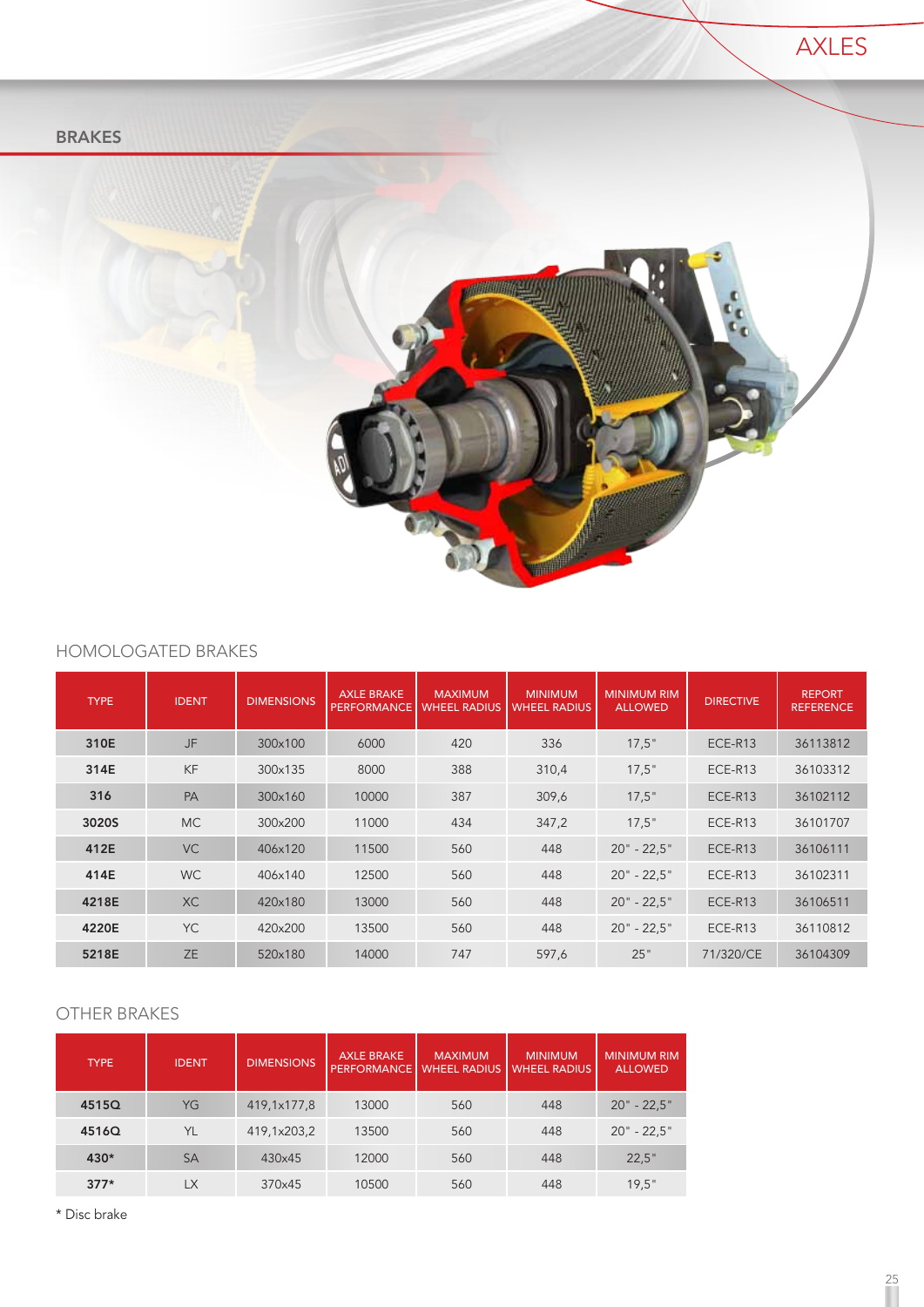

### R O **A D R** A N G E

#### RIGID AXLES WITH 300 MM DRUM BRAKE





| <b>TYPE</b>     | <b>CAPACITY</b> | <b>BRAKE</b> | <b>AXLE</b><br><b>BEAM</b> | <b>WHEEL CONNECTION</b> | <b>MINIMUM</b><br><b>WHEEL</b> | <b>TWIN</b><br><b>WHEEL FACE</b><br>TO FACE | <b>TWIN</b><br><b>WHEEL</b><br><b>TRACK</b><br>TR. | <b>SINGLE</b><br><b>WHEEL</b><br><b>TRACK</b><br>C. | <b>OVERALL</b><br><b>WIDTH</b><br>G | <b>WEIGHT</b><br>Kg |
|-----------------|-----------------|--------------|----------------------------|-------------------------|--------------------------------|---------------------------------------------|----------------------------------------------------|-----------------------------------------------------|-------------------------------------|---------------------|
| AS1RF8KB        | 5500            | 310E         | $O$ 110                    | 8xM20x1.5 - 220/275     | $17.5$ "/19.5"                 | 1820                                        | 1850                                               | 2040                                                | 2306                                | 178                 |
| AS1RFRKB        | 5500            | 310E         | $O$ 110                    | 10xM22x1,5 - 175/225    | $17.5$ "/19.5"                 | 1820                                        | 1850                                               | 2040                                                | 2306                                | 180                 |
| AS1RF8KB        | 7500            | 314E         | $\square$ 110              | 8xM20x1.5 - 220/275     | $17.5$ "/19.5"                 | 1820                                        | 1850                                               | 2040                                                | 2306                                | 238                 |
| <b>AS1RFRKB</b> | 7500            | 314E         | $\square$ 110              | 10xM22x1,5 - 175/225    | $17.5$ "/19.5"                 | 1820                                        | 1850                                               | 2040                                                | 2306                                | 240                 |
| AS1RF8PA        | 7500            | 316          | $\square$ 110              | 8xM20x1.5 - 220/275     | $17.5$ "/19.5"                 | 1820                                        | 1850                                               | 2040                                                | 2040                                | 238                 |
| AS1RFRPA        | 7500            | 316          | $\square$ 110              | 10xM22x1,5 - 175/225    | $17.5$ "/19.5"                 | 1820                                        | 1850                                               | 2040                                                | 2306                                | 265                 |
| AS2XL8MA        | 12000           | 3020S        | $\square$ 120              | 8xM20x1.5 - 220/275     | $17.5$ "/19.5"                 | 1820                                        | 1850                                               | 2040                                                | 2040                                | 305                 |
| <b>AS2XLRMA</b> | 12000           | 3020S        | $\square$ 120              | 10xM22x1,5 - 175/225    | $17.5$ "/19.5"                 | 1820                                        | 1850                                               | 2040                                                | 2357                                | 305                 |
| AR2XLRMA        | 12000           | 3020S        | O <sub>127</sub>           | 10xM22x1.5 - 175/225    | $17.5$ "/19.5"                 | 1820                                        | 1850                                               | 2040                                                | 2357                                | 320                 |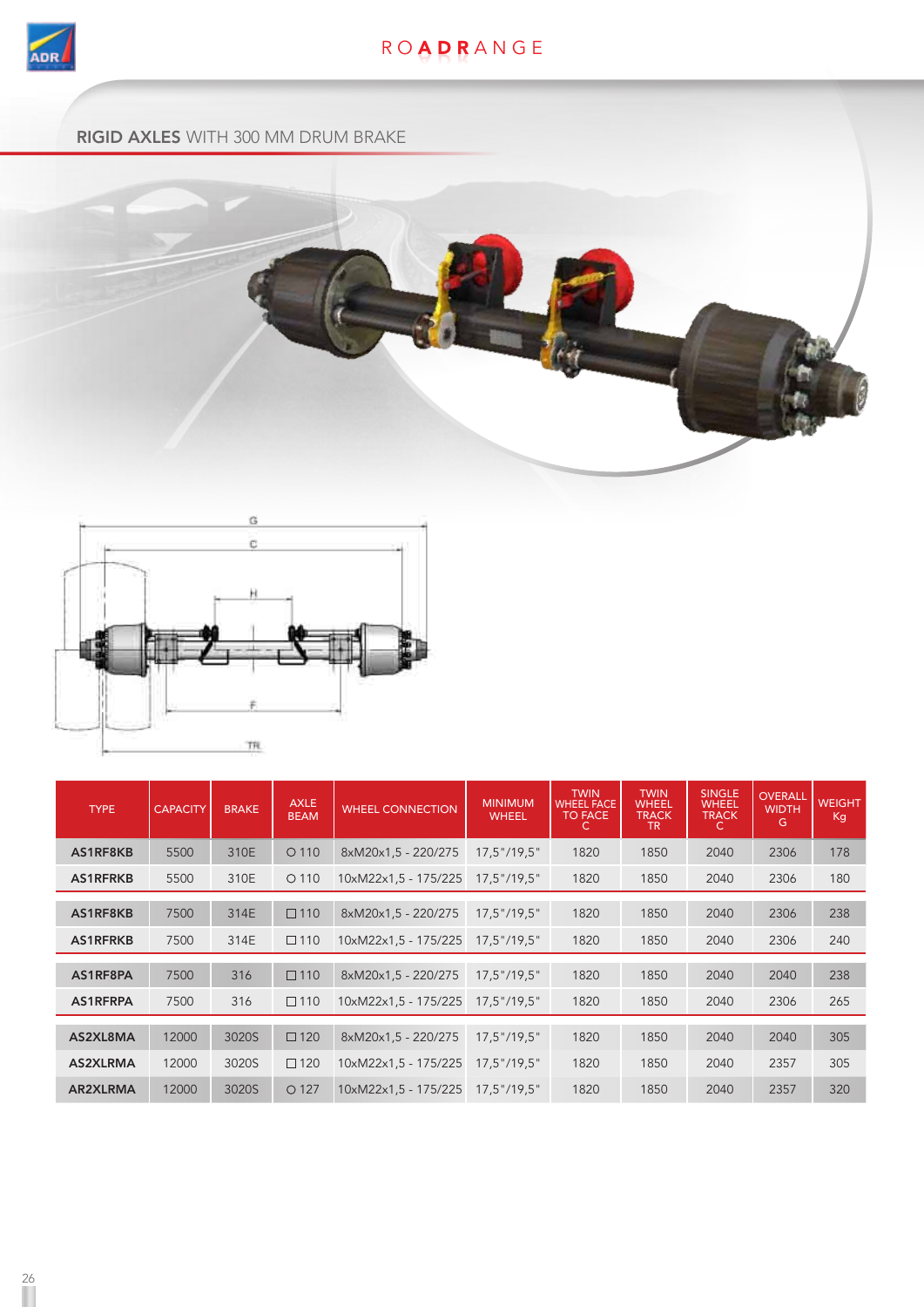

#### RIGID AXLES WITH 400 TO 420 MM DRUM BRAKE





| <b>TYPE</b> | <b>CAPACITY</b> | <b>BRAKE</b> | <b>AXLE</b><br><b>BEAM</b> | <b>WHEEL CONNECTION</b> | <b>MINIMUM</b><br><b>WHEEL</b> | <b>TWIN</b><br><b>WHEEL FACE</b><br><b>TO FACE</b><br>C. | <b>TWIN</b><br><b>WHEEL</b><br><b>TRACK</b><br>TR. | <b>SINGLE</b><br><b>WHEEL</b><br><b>TRACK</b><br>C. | <b>OVERALL</b><br><b>WIDTH</b><br>G | <b>WEIGHT</b><br>Kg |
|-------------|-----------------|--------------|----------------------------|-------------------------|--------------------------------|----------------------------------------------------------|----------------------------------------------------|-----------------------------------------------------|-------------------------------------|---------------------|
| AS2RW8VC    | 10000           | 412E         | $\square$ 120              | 8xM20x1,5 - 220/275     | $20$ "/22,5"                   | 1820                                                     | 1850                                               | 2040                                                | 2346                                | 305                 |
| AS2RW1VC    | 10000           | 412E         | $\square$ 120              | 10xM22x1,5 - 280/335    | $20$ "/22,5"                   | 1820                                                     | 1850                                               | 2040                                                | 2346                                | 305                 |
| AS2RW1XC    | 10000           | 4218E        | $\square$ 120              | 10xM22x1,5 - 280/335    | $20$ "/22,5"                   | 1820                                                     | 1850                                               | 2040                                                | 2346                                | 332                 |
| AS2RW1YC    | 10000           | 4220E        | $\square$ 120              | 10xM22x1,5 - 280/335    | $20$ "/22,5"                   | 1820                                                     | 1850                                               | 2040                                                | 2346                                | 358                 |
| AS2XL8WC    | 12000           | 414E         | $\square$ 120              | 8xM20x1,5 - 220/275     | $20$ "/22,5"                   | 1820                                                     | 1850                                               | 2040                                                | 2357                                | 342                 |
| AS2XL1WC    | 12000           | 414E         | $\square$ 120              | 10xM22x1,5 - 280/335    | $20$ "/22,5"                   | 1820                                                     | 1850                                               | 2040                                                | 2357                                | 342                 |
| AR2XL8WC    | 12000           | 414E         | $\square$ 120              | 8xM20x1,5 - 220/275     | $20$ "/22,5"                   | 1820                                                     | 1850                                               | 2040                                                | 2357                                | 342                 |
| AR2XL1WC    | 12000           | 414E         | O <sub>127</sub>           | 10xM22x1,5 - 280/335    | 20''/22.5''                    | 1820                                                     | 1850                                               | 2040                                                | 2357                                | 353                 |
| AS2XL1XC    | 12000           | 4218E        | $\square$ 120              | 10xM22x1,5 - 280/335    | $20$ "/22,5"                   | 1820                                                     | 1850                                               | 2040                                                | 2357                                | 338                 |
| AS5XL1XC    | 12000           | 4218E        | $\square$ 150              | 10xM22x1.5 - 280/335    | $20$ "/22,5"                   | 1820                                                     | 1850                                               | 2040                                                | 2357                                | 354                 |
| AS5XL1YC    | 12000           | 4220E        | $\square$ 150              | 10xM22x1,5 - 280/335    | $20$ "/22,5"                   | 1820                                                     | 1850                                               | 2040                                                | 2357                                | 378                 |
| AR2XL1XC    | 12000           | 4218E        | $O$ 127                    | 10xM22x1.5 - 280/335    | $20$ "/22,5"                   | 1820                                                     | 1850                                               | 2040                                                | 2357                                | 347                 |
| AR2XL1YC    | 12000           | 4220E        | O <sub>127</sub>           | 10xM22x1,5 - 280/335    | $20$ "/22,5"                   | 1820                                                     | 1850                                               | 2040                                                | 2357                                | 369                 |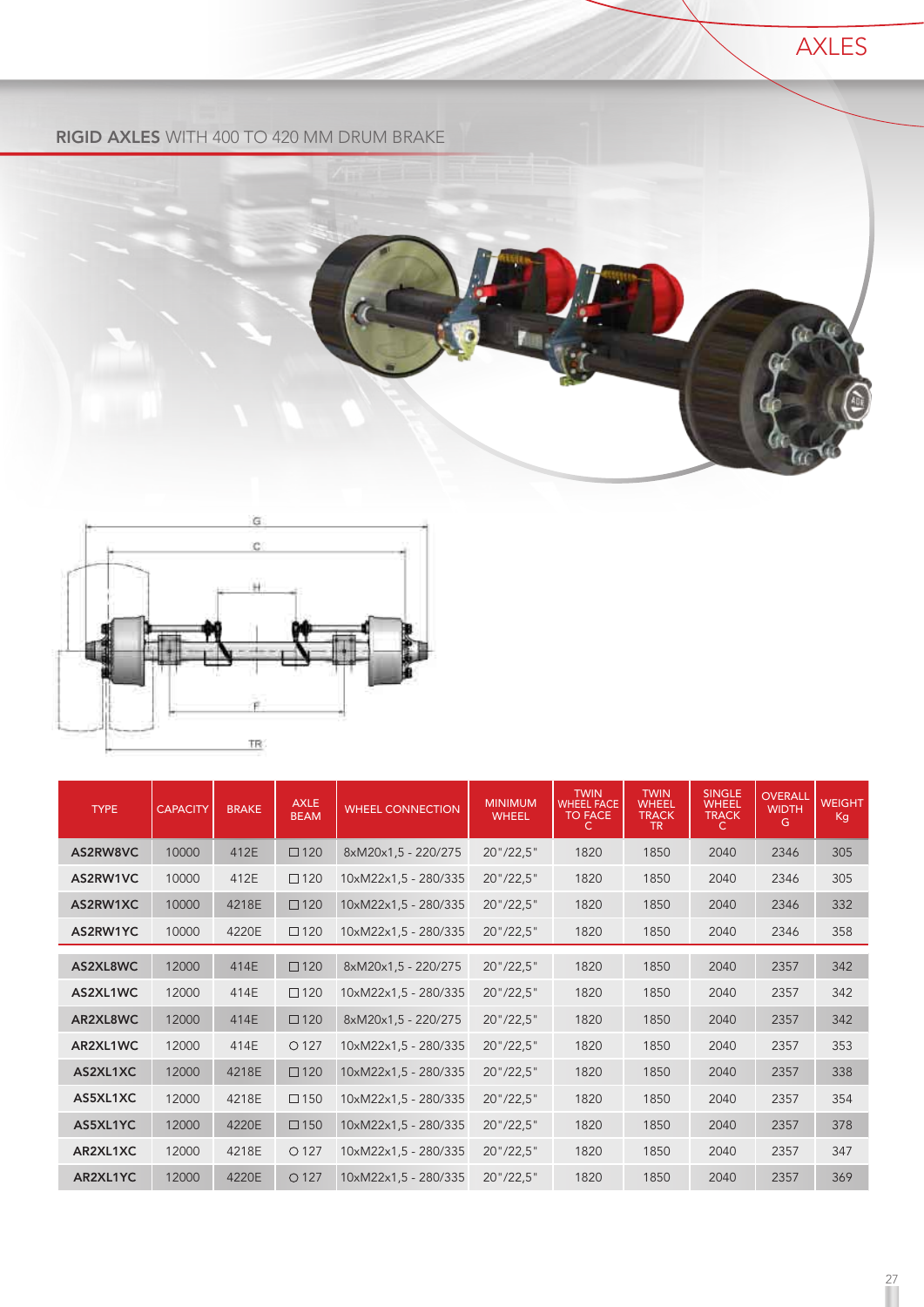

## R O **A D R** A N G E

HEAVY DUTY RIGID AXLES WITH 420 TO 520 MM DRUM BRAKE





| <b>TYPE</b> | <b>CAPACITY</b> | <b>BRAKE</b> | <b>AXLE</b><br><b>BEAM</b> | <b><i>WHEEL CONNECTION</i></b> | <b>MINIMUM</b><br><b>WHEEL</b> | <b>TWIN</b><br><b>WHEEL FACE</b><br><b>TO FACE</b> | <b>TWIN</b><br><b>WHEEL</b><br><b>TRACK</b><br>TR. | <b>SINGLE</b><br><b>WHEEL</b><br><b>TRACK</b><br>С | <b>OVERALL</b><br><b>WIDTH</b><br>G | <b>WEIGHT</b><br>Kg |
|-------------|-----------------|--------------|----------------------------|--------------------------------|--------------------------------|----------------------------------------------------|----------------------------------------------------|----------------------------------------------------|-------------------------------------|---------------------|
| AS5PB1YC    | 13000           | 4220E        | $\square$ 150              | 10xM22x1.5 - 280/335           | $20$ "/22,5"                   | 1820                                               | 1850                                               | 2040                                               | 2340                                | 392                 |
| AR2PB1YC    | 13000           | 4220E        | O <sub>127</sub>           | 10xM22x1,5 - 280/335           | $20$ "/22.5"                   | 1820                                               | 1850                                               | 2040                                               | 2040                                | 392                 |
| AS5PF1YC    | 15000           | 4220E        | $\square$ 150              | 10xM22x1.5 - 280/335           | $20$ "/22.5"                   | 1820                                               | 1850                                               | 2040                                               | 2340                                | 398                 |
| AR2PF1YC    | 15000           | 4220E        | $\bigcirc$ 127             | 10xM22x1.5 - 280/335           | $20$ "/22.5"                   | 1820                                               | 1850                                               | 2040                                               | 2340                                | 398                 |
| AS5ZA1YC    | 18000           | 4220E        | $\Box$ 150                 | 10xM22x1.5 - 280/335           | $20$ "/22.5"                   | 1820                                               | 1850                                               | 2040                                               | 2529                                | 423                 |
| AR5ZA1YC    | 18000           | 4220E        | O <sub>127</sub>           | 10xM22x1.5 - 280/335           | $20$ "/22.5"                   | 1820                                               | 1850                                               | 2040                                               | 2529                                | 423                 |
| AR4ZA1YC    | 18000           | 4220E        | O 146                      | 10xM22x1,5 - 280/335           | $20$ "/22.5"                   | 1820                                               | 1850                                               | 2040                                               | 2529                                | 423                 |
| AE5ZA1ZE    | 18000           | 5218E        | $\Box$ 150                 | 10xM22x1.5 - 280/335           | 25"                            | 1820                                               | 1850                                               | 2040                                               | 2529                                | 509                 |